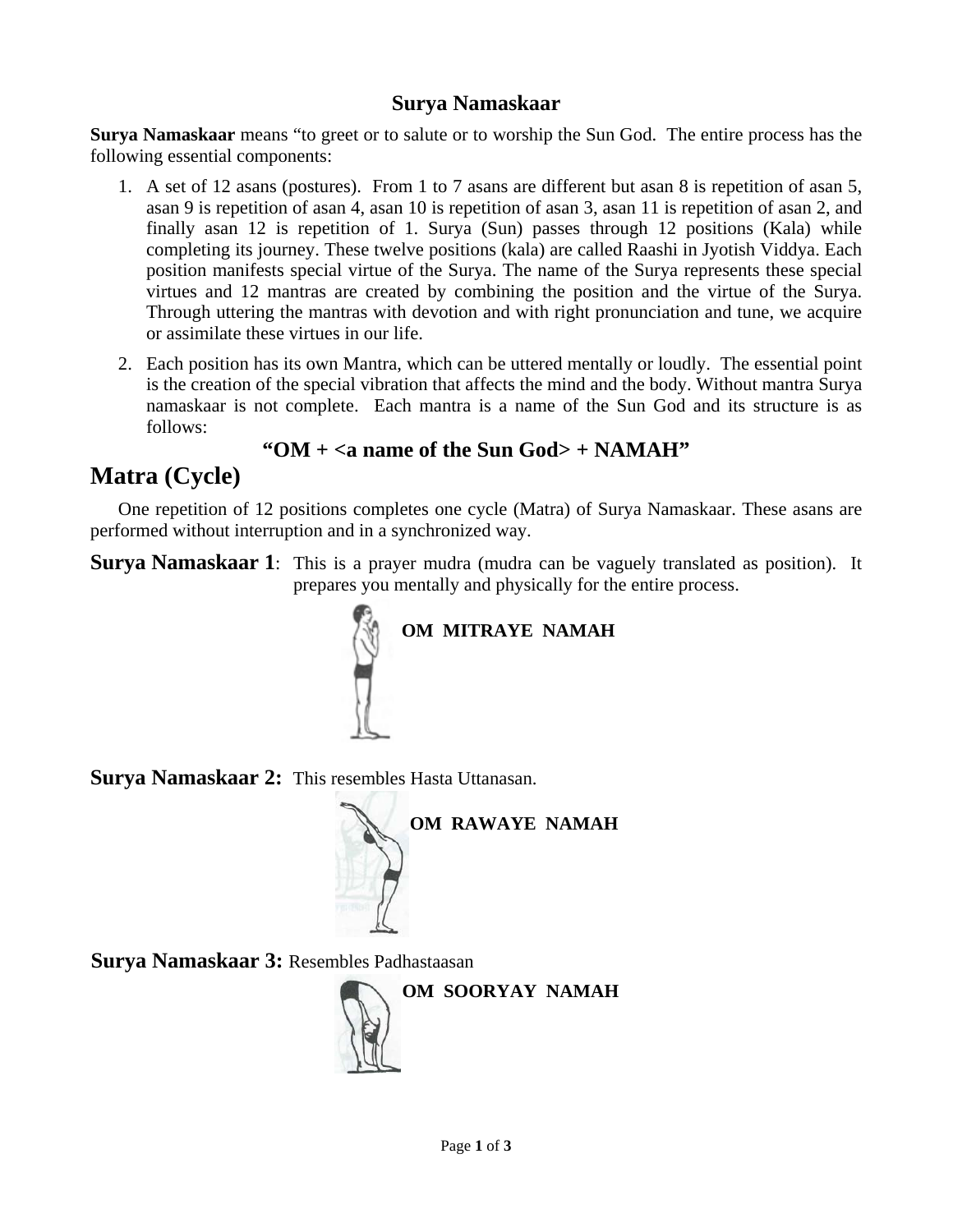**Surya Namaskaar 4:** Resembles Aswasanchalan asan

**OM BHANWEY NAMAH**

**Surya Namaskaar 5:** Resembles Parwatasan



**Surya Namaskaar 6:** Ashtang namaskaar



**Surya Namaskaar 7:** Resembles Poornabhujangasan



**Surya Namaskaar 8:** Repetition of 5.



**Surya Namaskaar 9: Repetition of 4.** 



**(Note: In the photo it is not shown but remember the position of the legs reverses, that is, the leg which was stretched back comes forward here.)** 

**Surya Namaskaar 10: Repetition of 3.** 



**OM SAWITRYE NAMAH**